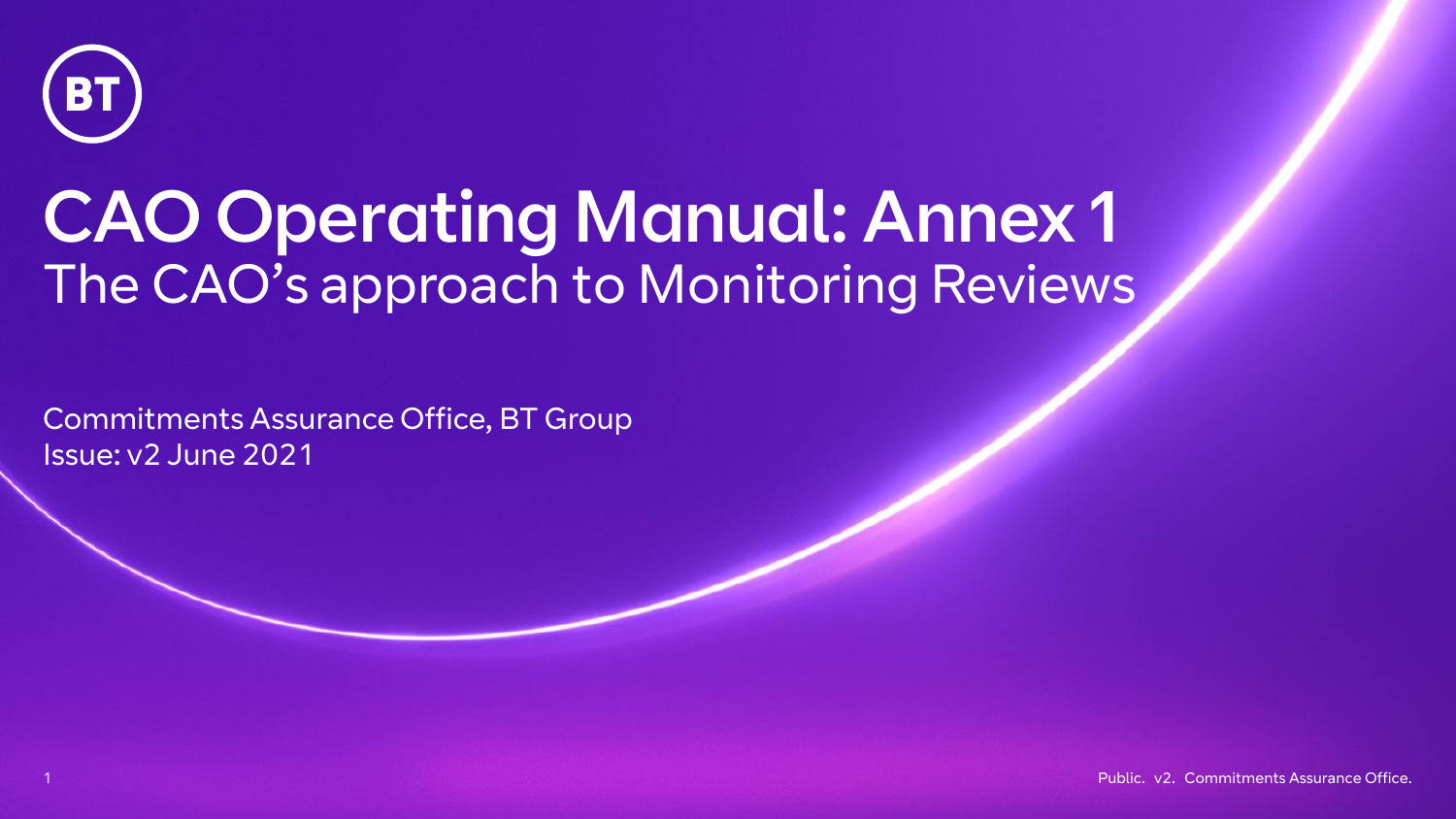# CAO Deep Dive Review Framework

We look at the **Architecture, Ways of Working** and **People** aspects of how major projects/processes are run over their life cycle

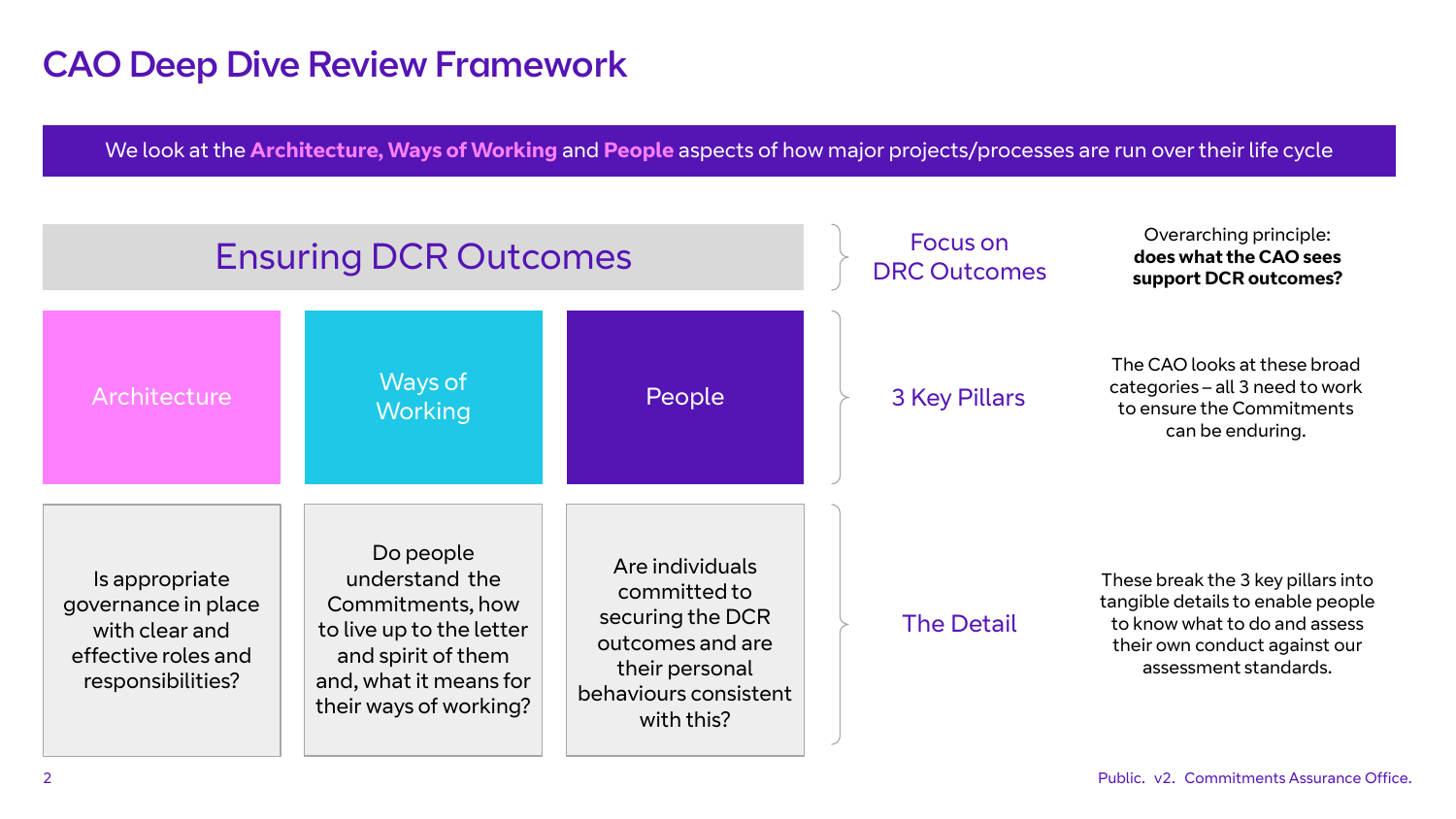# Framework: Rationale, Usage and Assessment Standards

| Rationale                                                                                                                                                                                                                                                                                                   | Usage                                                                                                                                                                                                                                                                                                                                                                                                                                                                                                                                                               |
|-------------------------------------------------------------------------------------------------------------------------------------------------------------------------------------------------------------------------------------------------------------------------------------------------------------|---------------------------------------------------------------------------------------------------------------------------------------------------------------------------------------------------------------------------------------------------------------------------------------------------------------------------------------------------------------------------------------------------------------------------------------------------------------------------------------------------------------------------------------------------------------------|
| We have this framework in order to:<br>bring structure and consistency to the CAO's deep dive review process.<br>Ensure transparency by publishing the framework. It is important to us<br>that all stakeholders (within and outside of BT) understand how the CAO<br>undertakes reviews of major projects. | This framework is used by the CAO as a guide when conducting our monitoring reviews.<br>It is not a tick-box exercise.<br>We share this framework with BT and we encourage them to use it to help them to do the<br>right thing.<br>However, the decision of how to set up and run a project remains with BT. If a particular<br>project brings a legitimate need for a different way of working, the CAO's framework<br>does not prevent this; the CAO would simply seek to understand why this is happening, by<br>reference to whether it supports DCR outcomes. |

### Assessment Standards

The CAO uses three categories to consider whether what it observes is consistent with the Commitments and Governance Protocol:

| Poor              | Behaviours which fall below the standard that enable BT to be confident people are living up to the Commitments.                                                                                                                                                                                                                                              | <b>Concerning behaviours,</b><br>possible non-compliance<br>with the Commitments |
|-------------------|---------------------------------------------------------------------------------------------------------------------------------------------------------------------------------------------------------------------------------------------------------------------------------------------------------------------------------------------------------------|----------------------------------------------------------------------------------|
| Expected          | Covers the range of behaviours between the minimum expected in terms of compliance with the Commitments (which<br>may be acceptable where an individual is new to BT or an exceptional project has to be delivered against challenging<br>timescales) to behaviours which suggest the Commitments are embedded across the three pillars and are working well. | <b>Compliant</b><br>with the<br><b>Commitments</b>                               |
| <b>Role Model</b> | Exceptional behaviours consistent with genuine commitment to DCR outcomes and seeking to do the very best.<br>Demonstrates proactive, forward-looking approach which champions the Commitments and DCR outcomes and shows<br>leadership in driving others to do the same.                                                                                     |                                                                                  |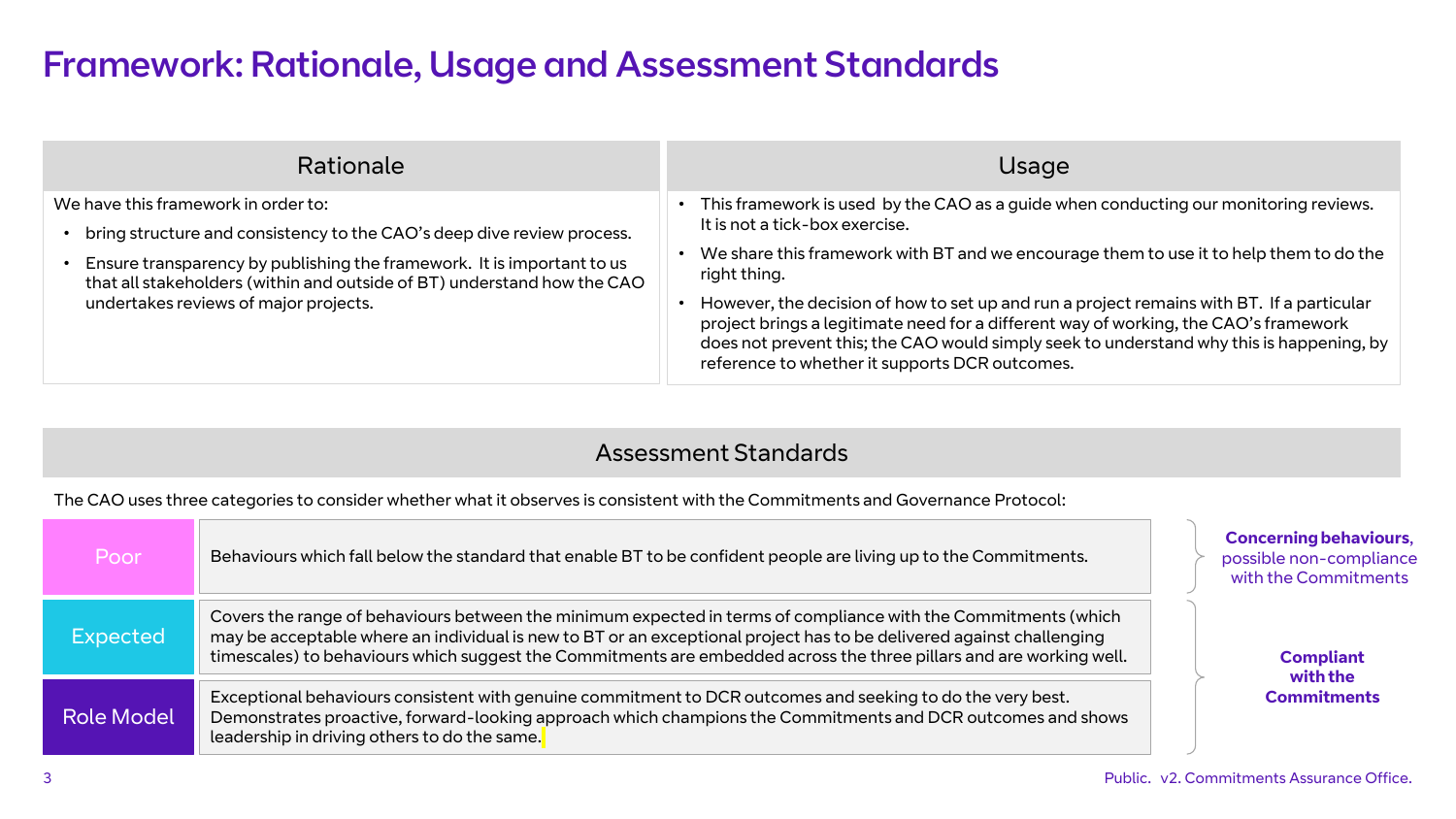# The 3 Key Pillars In Detail: Our Assessment Standards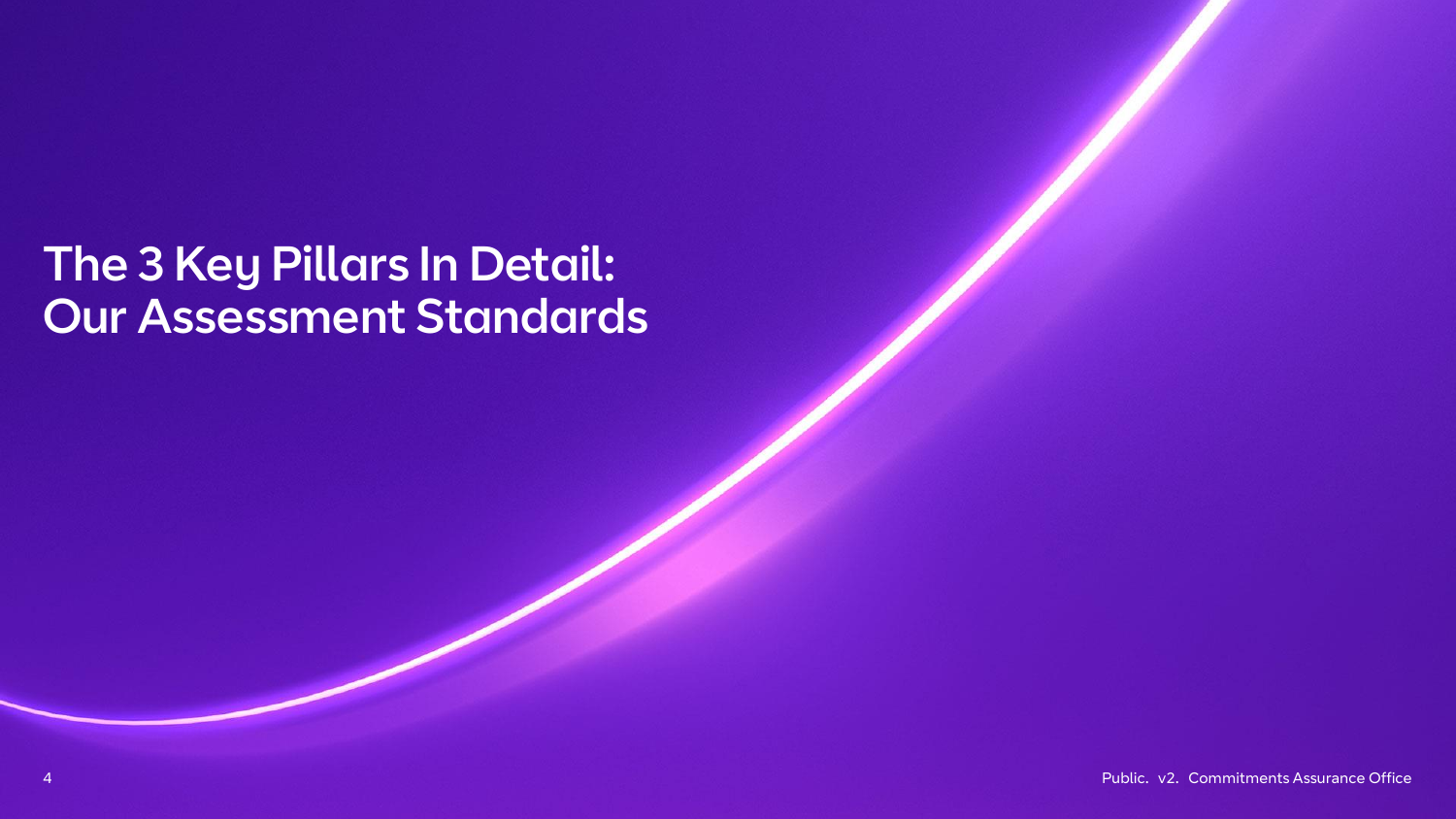# Pillar 1: Architecture

## Governance; roles, responsibilities and relationships

- 1) There is no effective governance in place or governance only considered well down the line.
- 2) Business owners do not demonstrate ownership of relevant governance.
- 3) Governance which fails to strike appropriate balance between greater Openreach independence and BT parent company oversight.
- 4) Role clarity:
	- non-existent,
	- unclear, or
	- only established once a matter is well-advanced and e.g. after significant information disclosed / significant engagements have already happened.

- 1) A robust governance framework has been established, and is evolved where needed, to ensure it continues to operate effectively and in line with the Commitments.
- 2) Proactive engagement within BT of Openreachspecific governance requirements which ensures the right balance between greater Openreach independence and BT parent company oversight is maintained.
- 3) RAPIDs agreed at the outset and used in-life. Everyone has personal role clarity, and understands the role others on the matter are performing.
- 4) Business owners at all levels can identify and resolve the majority of issues in-life.
- 5) Escalation routes are agreed at the outset of the project and clear.
- 6) Transparency governance is clear to those outside the project and it is easily accessible.
- 7) The processes and controls set out in the Guidance Notes are followed and, where change is required, this is flagged.
- 8) Formalised governance:
	- controls are systemised (i.e. included in relevant systems and processes), and
	- controls are known, understood and operated by all involved.

### Poor Expected Role Model

- 1) The governance framework is efficient and simple.
- 2) Proactive consideration of both compliance risk and business risk around governance.
- 3) Real-time and transparent compliance with projectspecific processes, and to a high standard that makes assurance straightforward.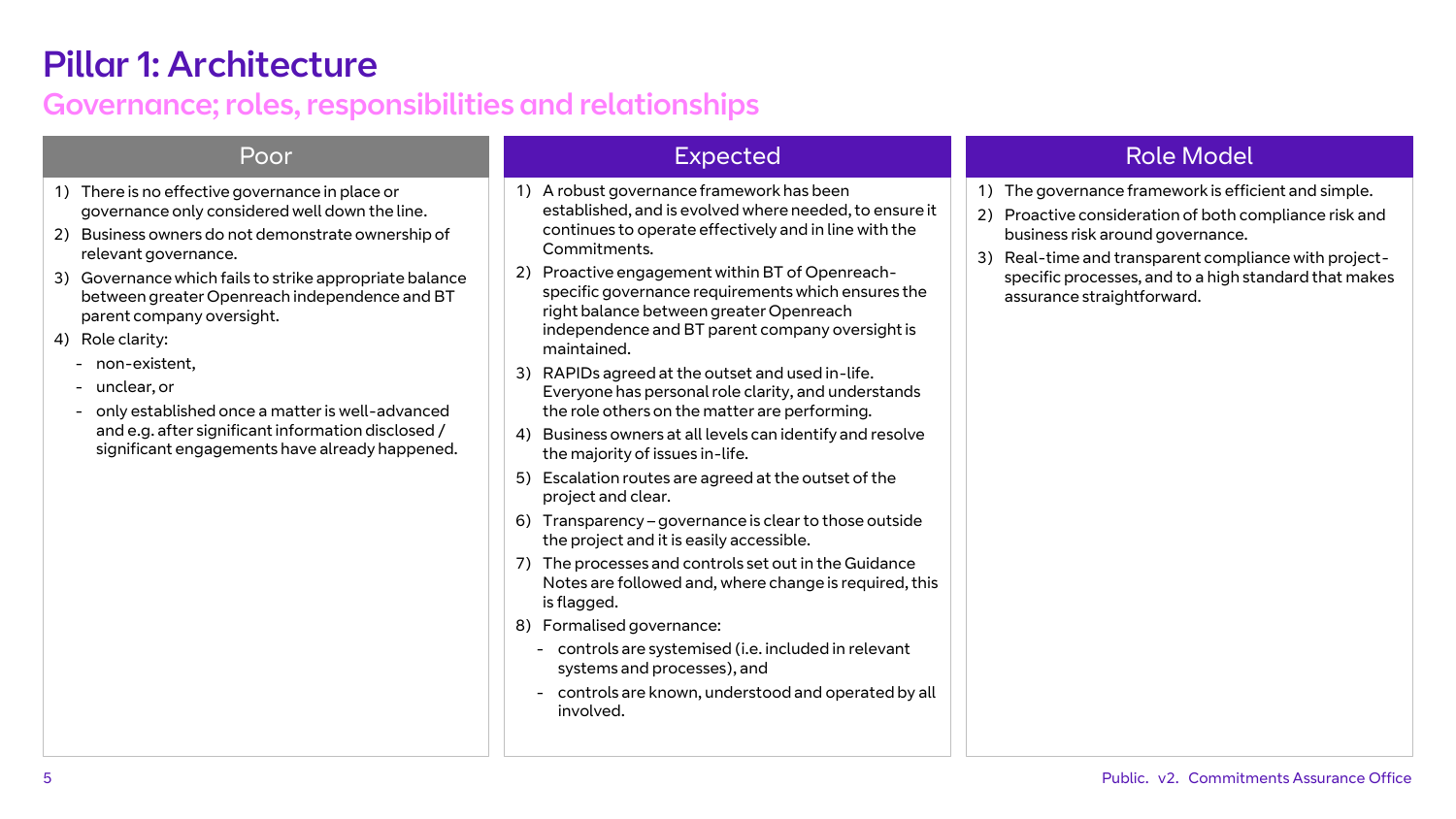# Pillar 2: Ways of Working

## Understanding the Commitments, approach to compliance and information management

- 1) Behaviours that ignore or have little/no regard to the Commitments.
- 2) Legalistic approach to compliance, rather than meeting the spirit of the Commitments.
- 3) Incorrectly using the Commitments as an excuse not to do something.
- 4) Tolerating sub-optimal working practices (e.g. lack of RAPID, lack or role clarity, poor information management).
- 5) Disinterested in potential consequences of not living up to the Commitments.
- 6) Evidence of weak compliance with processes (e.g. delays in making Disclosure Records, failure to apply for Regulatory Compliance Marker).
- 7) Requesting Openreach information without explaining what it is for, and why it is needed to fulfil a legitimate purpose.
- 8) Evidence of no or little prior thinking about how sensitive information will need to be managed.

- 1) Business owners understand and apply the sections of the Commitments and Governance Protocol that are relevant to their area.
- 2) Ways of working are agreed across the team at the outset and in line with the *[BT Way](https://www.bt.com/about/bt/our-company/our-business-practice-and-code-of-ethics/the-bt-way)*.
- 3) Works to make things better: breaks down barriers, make things simple, enduring for the future. Both letter and spirit feature in people's thinking.
- 4) Evidence of a "Think Openreach" approach in practice that shows consideration of how the Commitments are relevant to / potentially impact on the matter at hand. E.g. when considering pan-BT initiatives, thought is given to how this might impact Openreach and they are engaged at an appropriate stage.
- 5) Relationships which are effective, i.e. built on trust and mutual respect, and which enable robust and constructive discussions to deliver the spirit of the Commitments.
- 6) Seeking expert advice where necessary and in good time to properly manage legal, regulatory and business risks.
- 7) Knowing and following the rules and processes to a good standard e.g. on managing CI/CCI; use of data security tools.
- 8) Thought given as to how to manage Openreach information in documents going to BT governance bodies.

### Poor Expected Role Model

- 1) Anticipated what both BT and Openreach need commercially from a matter and ensures ways of working deliver this commercial objective in line with the Commitments.
- 2) Striving to build ways of working in a manner that is conducive to delivery of DCR Outcomes.
- 3) When issues or risks are identified, they are resolved in a way that works for BT and Openreach and / or raised via appropriate channels, in good time.
- 4) When novel ways of working are required, proactively takes ownership of and resolves potential Commitments aspects.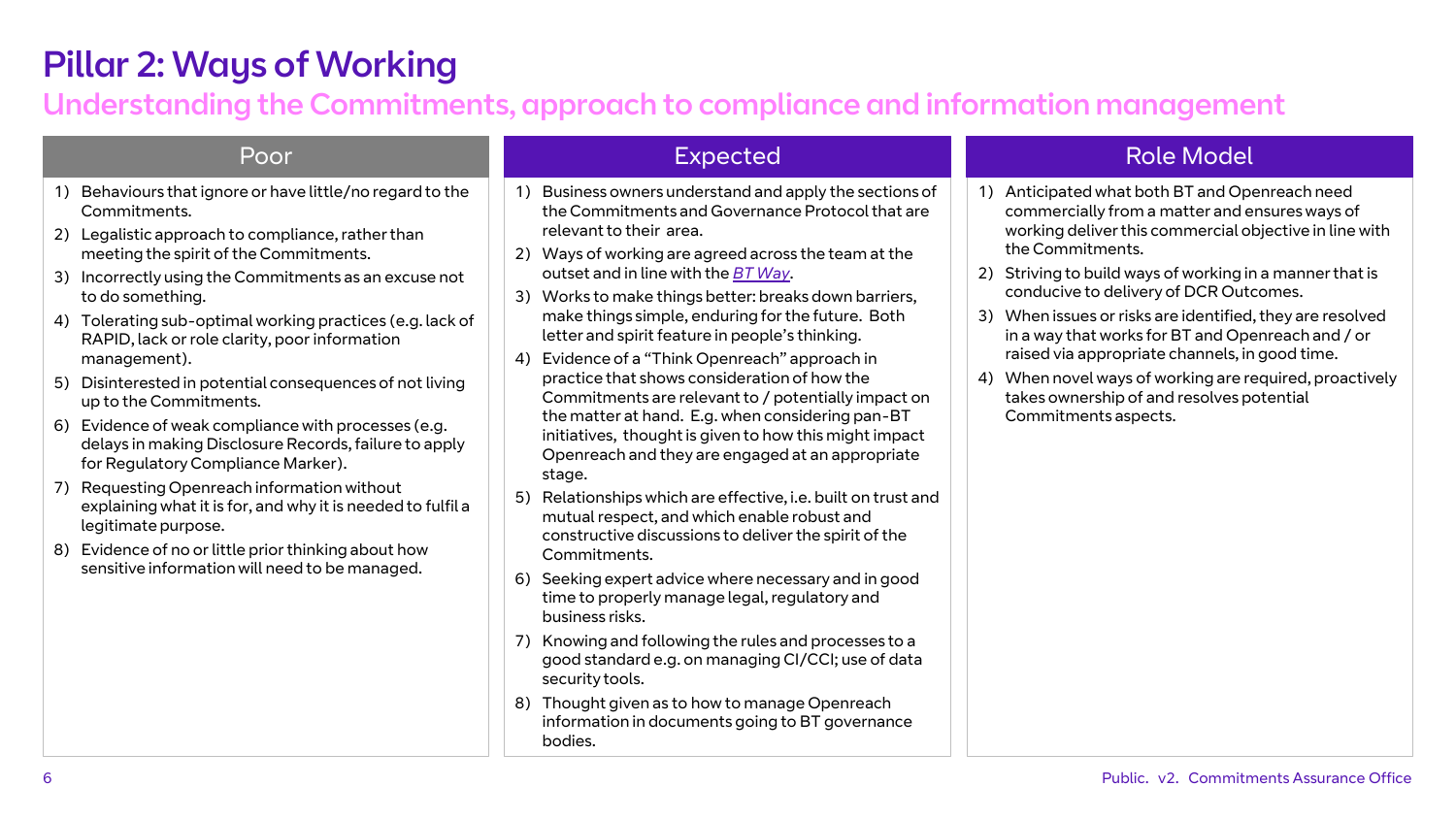# Pillar 3: People

## Commitment to DCR outcomes and personal behaviours

- 1) Motivated by "personal gain" primarily driven by interests of own part of the business without consideration of Commitments compliance / wider DCR impacts.
- 2) Tensions/frictions arise as parties not clear on the other's drivers or aspirations, damaging trust and long term sustainability of healthy relationships.
- 3) Incorrectly believing that there are things that cannot be done with Openreach and then blaming suboptimal business outcomes on the Commitments.
- 4) Avoiding personal accountability: issues are swept under the carpet (rather than faced as part of a process of continual improvement).
- 5) Being inappropriately directional in parent company role.
- 6) Complaining about, or resenting, processes and systems rather than building a case for change and/or proposing solutions.

- 1) Shows commitment to acting in a way that supports DCR outcomes, ensuring Openreach's greater independence is respected and, Openreach's delivery of equal treatment to its customers.
- 2) Conscious of impact of decisions that are taken whether something is seen as supporting or hindering DCR outcomes, and able to present solutions.
- 3) Clarity and understanding of what is required to ensure the Parent Company can fulfil its responsibilities.
- 4) Taking personal accountability: if tensions/issues arise, these are resolved constructively and transparently in real time using agreed processes.
- 5) Confidence to speak up with honesty.
- 6) Legal, regulatory and compliance support is sought where required, but not to abrogate ownership.

### Poor Expected Role Model

- 1) Drives wider business commitment to the Commitments and DCR outcomes by inspiring others to embrace them, for example by:
	- challenging legacy thinking;
	- selling the rationale for and benefits of the Commitments;
	- supporting others to gain greater confidence in living the Commitments;
	- encouraging healthy conflict resolution,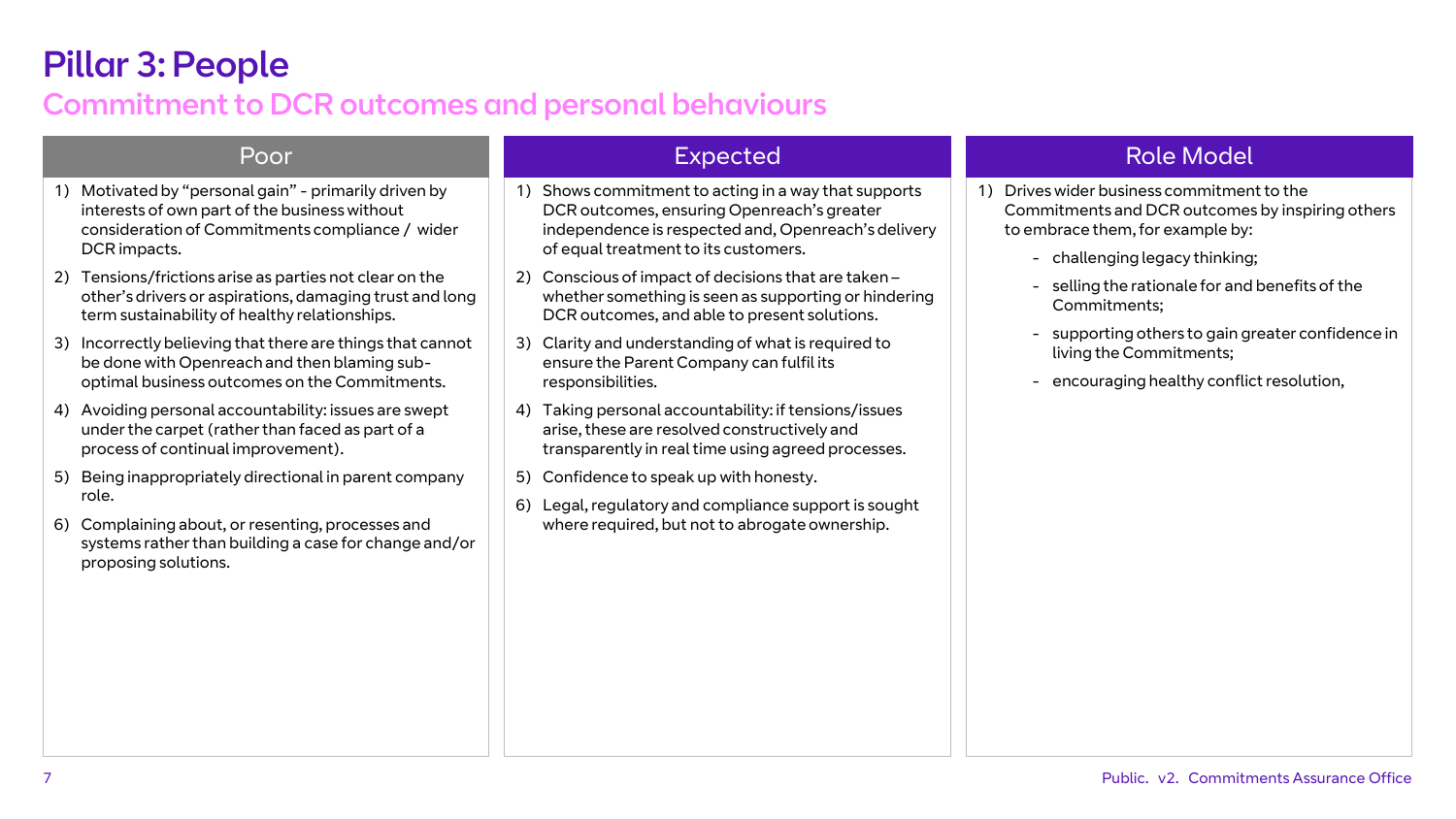# Process for Deep Dive Reviews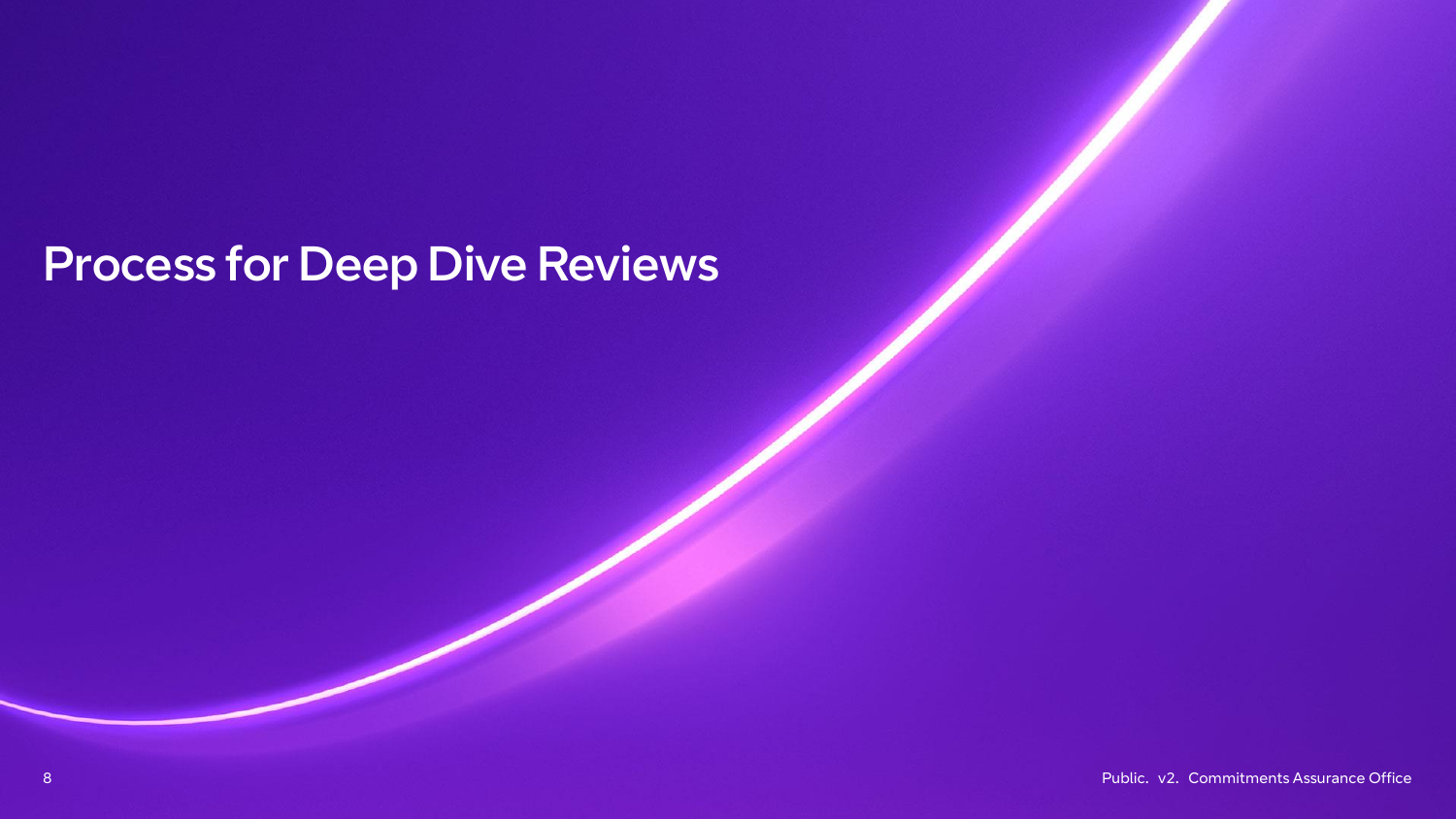# What will we be looking at?

### Our methodology will follow broadly the same framework, adapted to suit the particular circumstances

- 1 What happens and why: understanding the narrative the chronology and the business drivers
- 2 What is the governance: what is the RAPID, does it respect "the DCR balance" and, in due course, did it prove robust – based on our assessment standards (architecture)
- 3 What are the processes and controls: are these and any three lines of defence models working to mitigate/manage risks work as expected – based on our assessment standards (architecture/ways of working)
- 4 What behaviours are those involved displaying: do they align with expectations based on our assessment standards (people)
- 5 What do the documents show: does a review of key project documents and, where necessary, reviews of communications between key individuals substantiate our other findings (evidence – validation of all the others)
- 6 What are the outcomes: do they align with expectations (outcomes)
- 7 In life and looking back: how do/did key stakeholders feel: their views about how things are going/went and the outcomes achieved (outcomes)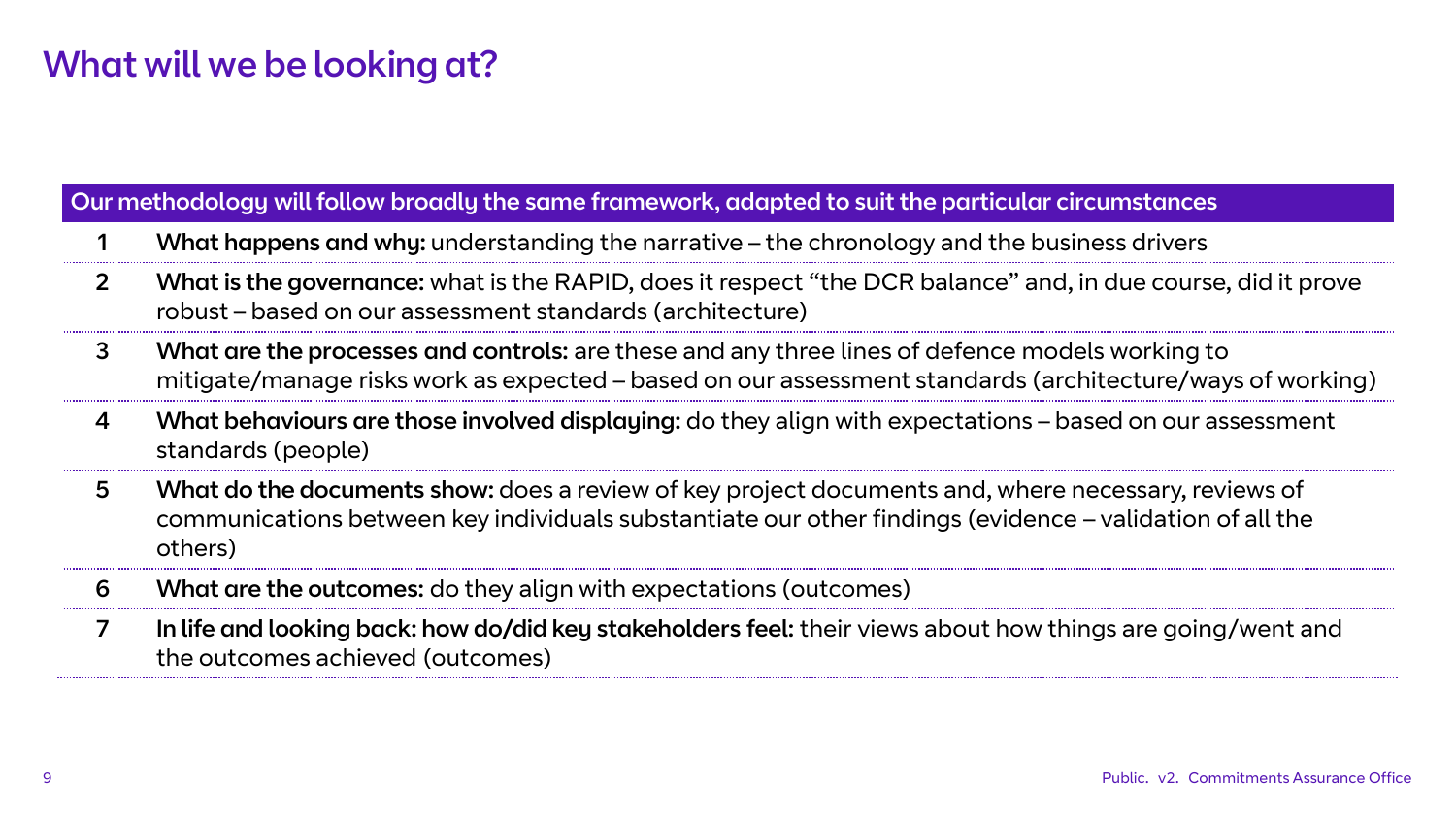## How we work

### Real time assurance to greatest extent possible At the outset of a matter  $\blacksquare$  Th-life"

- Ensuring matters are set up the right way, with clarity of roles provides a strong foundation for a well managed project or process
- A "critical friend" rather than "marking your homework"
- With assurance "after the event" to fill in the gaps and validate the real time observations

- Understand project objectives, business drivers, RAPID and processes/controls
- Identify key stakeholders brief as necessary on review requirements
- Agree process to understand the narrative (e.g. periodic conference calls) and document retention
- Maintain the narrative and document collection
- Observe operation of processes and controls
- Observe key interactions as required (see next slide)
- Observe behaviours
- Offer feedback

### At the conclusion

- Review outcomes
- Seek feedback from key stakeholders
- Produce review report, share with key stakeholders and account to BTCC/Ofcom as appropriate
- Where appropriate, hold after action review of any lessons learned and keep performance of any agreed actions arising under review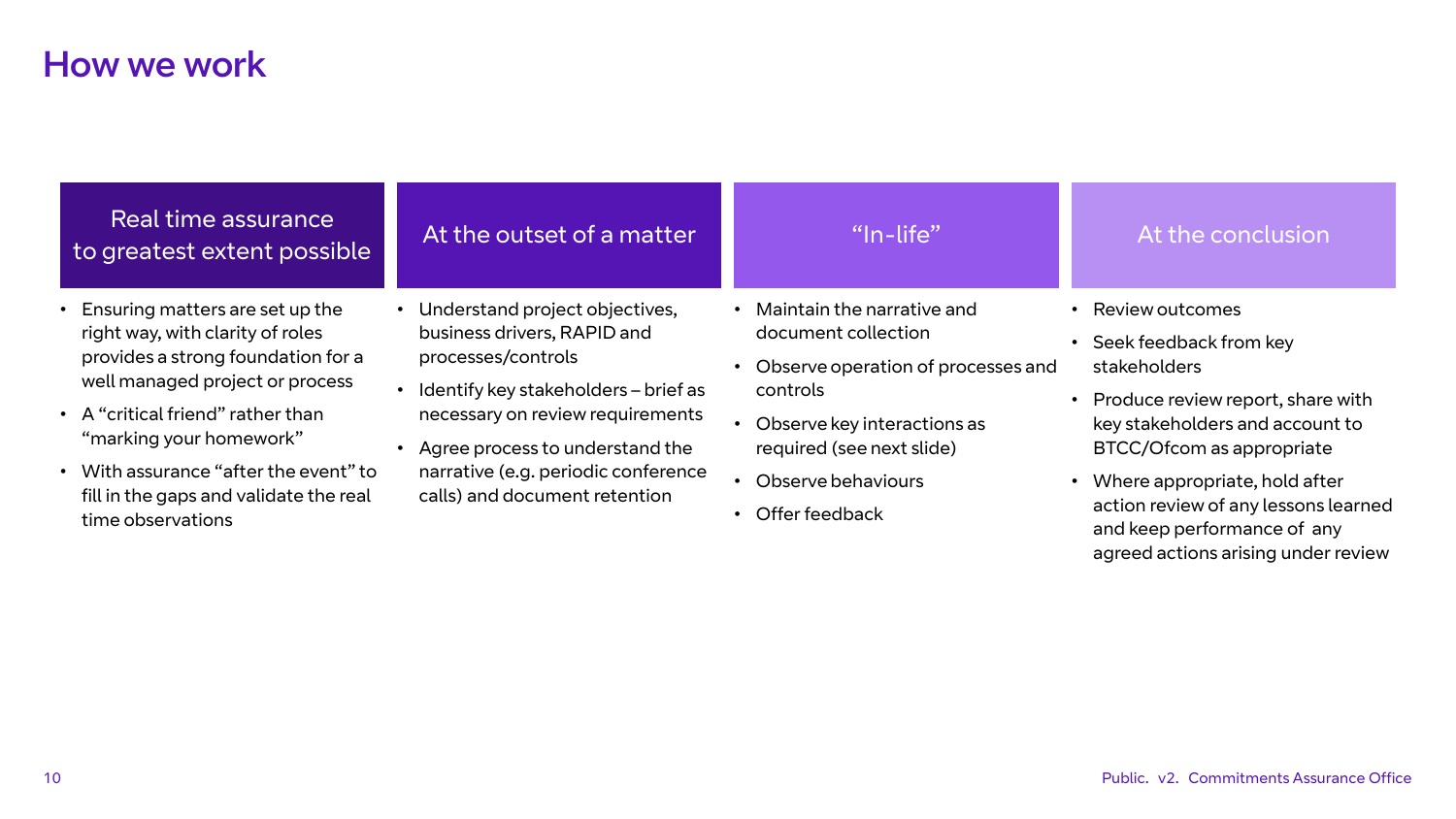# Real-Time Business Observations

### Rationale

- There are a number of interactions between BT and Openreach that have the potential to impact on whether the DCR balance is being maintained. Whilst papers and minutes of such meetings will evidence the issues considered and decisions reached, observation is perhaps the best means to assess the culture and behaviours exhibited.
- BT has committed to provide greater transparency of how BT is working and of how it is interacting with Openreach. Ofcom have been invited to observe business training sessions, compliance committee meetings and other business activities. The CAO may also observe meetings which are not appropriate for Ofcom to attend – for example if the agenda covers matters broader than Openreach. This provides a mechanism by which Ofcom can be provided with a trusted insight into the approach being taken.

### Process and Key Meetings

### Strategy Development Process **Financial Planning Process** Channing Process Channing Process Channing Process Channing Process Channing Process Channing Process Channing Process Channing Process Channing Process Channing Pr

- In line with [Guidance Note 3.](https://www.btplc.com/Thegroup/Policyandregulation/Governance/OurCommitments/Guidancenotes/StrategyDevelopmentprocess/GNStrategyDevelopmentProcess.pdf)
- The CAO holds regular meetings with relevant leads in BT Group strategy to understand how the process is progressing and how BT Group and Openreach are working together.
- The CAO may also observe relevant meetings between the parties.

- In line with [Guidance Note 4](https://www.btplc.com/Thegroup/Policyandregulation/Governance/OurCommitments/Guidancenotes/FinancialPlanningprocess/GNFinancialPlanningProcess.pdf).
- The CAO holds regular meetings with relevant leads in BT Group finance to understand how the process is progressing and how BT Group and Openreach are working together.
- BT Investment Board (BTIB) review of Openreach capex/investment proposals.
- BTIB meetings to consider capex allocations (where some of the capex to be allocated is Openreach capex).

- In line with [Guidance Note 7.](https://www.btplc.com/Thegroup/Policyandregulation/Governance/OurCommitments/Guidancenotes/PricingProductsandProjects/gn7-commercial-processes-pricing-products.pdf)
- The CAO will observe BTIB meetings which are asked to determine Openreach investment cases (i.e. seeking additional capex outside the MTP envelopes).